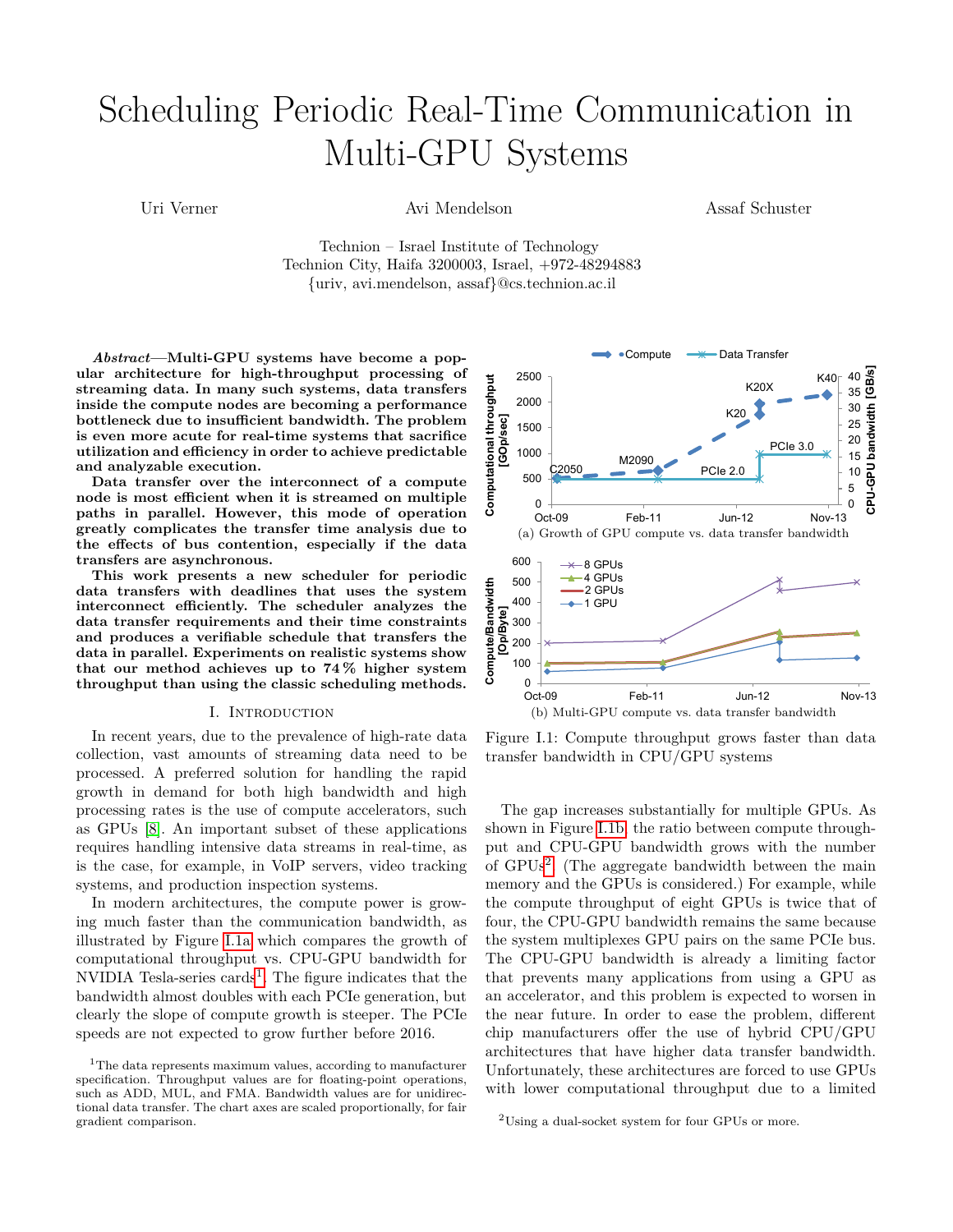power envelope, and the bandwidth problem reappears when scaling to multiple GPUs.

NVIDIA announced a new interconnect technology called NVLink on March 2014, which it intends to integrate into its next generation of GPUs, starting 2016. This technology is expected to provide 80-200 GB/s point-to-point links among compatible GPUs and CPUs, which outperforms PCIe 3.0 by a factor of 5-12. However, Stacked Memory, another technology to be implemented in these GPUs, is expected to significantly speed up computations by increasing the GPU memory bandwidth, so the communication-to-computation gap may not decrease. Moreover, if NVLink is used for CPU-GPU communication, internal system buses may become a bottleneck. The specifications of this technology have not been released up to the date of writing.

This work focuses on real-time systems, which are typically modeled as a collection of simple repetitive tasks with known (worst-case) execution times. In order to simplify the scheduling and timing analysis of such systems, their architecture is abstracted as a set of homogeneous serial processors with a shared uniform-access memory. However, this abstraction often comes at the cost of inflated execution time requirements due to hiding some of the features.

In real-time systems with a distributed topology, the interconnect serves as a shared resource that is managed by a data transfer scheduler. Traditionally, such schedulers use the uniprocessor model in order to avoid bus contention, and do not schedule data transfers on different routes in parallel. This model does not fit the interconnect of a system with multiple CPUs and GPUs, where transferring data on different routes in parallel is essential to achieving high bandwidth. To make use of parallel data transfer, one could suggest the multiprocessor model, where data routes are processors that execute data transfer tasks. However, this model does not fit the interconnect either, because it assumes that the processors are homogeneous and have constant throughput. The interconnect, on the other hand, is heterogeneous, as it is composed of several domains that use different communication technologies (e.g., QPI and PCI Express), and the data throughput on each path changes in accordance with bus contention.

*Contribution:* This paper uses a heterogeneous system model that better represents CPU/GPU systems and presents a scheduler for periodic data transfers with realtime constraints that uses an infrastructure-aware execution method to achieve high data transfer efficiency. The new method applies a greedy strategy that iteratively combines single-data-transfer tasks into batch tasks that transfer data in multiple streams using the Batch method [\[10\]](#page-7-1). Our method reduces the communication time requirements of the task set and can find a valid schedule for workloads that were previously considered unschedulable. When combining the tasks, the scheduler defines the time constraints of the new batch task to be at least as restrictive as that of the original tasks, hence

guaranteeing that any schedule produced using the new task set will be valid with respect to the original time constraints.

*Organization:* In the rest of this paper, we provide the requisite background and related work (Section [II\)](#page-1-0), describe the system model (Section [III\)](#page-3-0) and our proposed scheduling method (Section [IV\)](#page-3-1), present our experimental results (Section [V\)](#page-6-0), and conclude (Section [VI\)](#page-7-2).

# II. Background and Related Work

# <span id="page-1-3"></span><span id="page-1-0"></span>*A. Multi-GPU Server Architecture*

Our baseline architecture is based on a multi-GPU system that includes one or more multi-core CPUs and a set of discrete GPUs. The system has a NUMA architecture: each CPU and GPU is connected to a local DRAM memory module, which it can access with higher bandwidth and lower latency than the remote modules. These components are connected via the *system interconnect*, which forms several communication domains where the components use the same architecture and protocol for communication. The domains are bridged by components that belong to more than one of them. To transfer data from or to GPU memory, a CPU configures a DMA controller (a.k.a. DMA engine) which executes the transaction. Each GPU is equipped with one or two onboard DMA controllers that serve data transfers from and to this GPU. Each DMA controller can serve only one data transfer at a time. The data route between each two endpoints is fixed. Fujii et al. [\[4\]](#page-7-3) showed that direct  $I/O$ operations are faster than DMA controllers for small data transfers. In this paper, we focus on the more common DMA-based method.

The effective bandwidth of the interconnect depends on the system's ability to make use of its multiple data routes. When data is transferred over a single route, the bandwidth is limited by the domain with the narrowest bandwidth, but when two or more routes are used,

<span id="page-1-1"></span>Table I: Bus bandwidth in a Tyan FT72B7015 system

| Communication domain   | Bus type | Bandwidth $(GB/s)$ |
|------------------------|----------|--------------------|
| Memory bus             | DDR3     | 32                 |
| Processor interconnect | OPI      | 9.6                |
| PCI Express bus        | PCIe 2.0 |                    |

<span id="page-1-2"></span>

Figure II.1: Example of bandwidth distribution during the transfer of two data blocks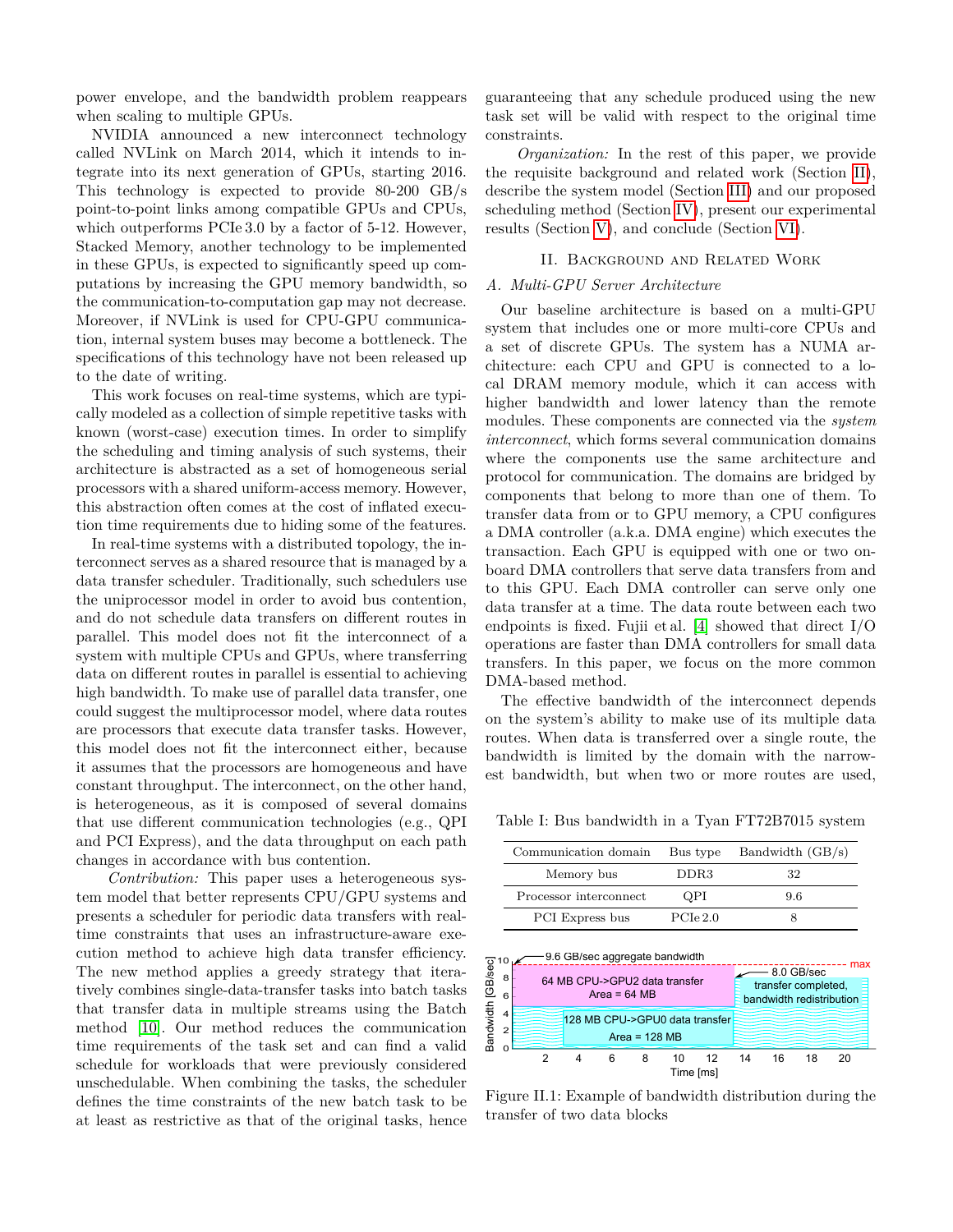the aggregate bandwidth bottleneck is not necessarily in this domain. For example, Table [I](#page-1-1) lists the theoretical bandwidth of the communication domains and their bus types in a Tyan FT72B7015 system. One can see that the PCI Express bus has lower bandwidth than the processor interconnect, so the CPU-GPU bandwidth is limited by the PCI Express bus. However, when transferring data from the CPU to two GPUs that use different PCIe buses, the bottleneck is in the processor interconnect. Figure [II.1](#page-1-2) shows the bandwidth distribution in this system during the transfer of two data blocks: 128 MB CPU→GPU0 and  $64MB$  CPU0 $\rightarrow$ GPU2. Note that the aggregate bandwidth decreases when the shorter transfer completes.

# <span id="page-2-0"></span>*B. Scheduling*

Real-time systems are typically modeled as a finite collection of simple and highly repetitive *tasks*, each of which generates, in a predictable manner, basic units of execution that are called *jobs,* with strict *deadlines*. At run-time, the *scheduling algorithm* generates a schedule for the execution of the jobs. In order to guarantee that all the jobs complete before their deadlines, a static *schedulability test* is often used.

In this work, we focus on *periodic* task systems, which are composed of tasks that generate jobs at regular periodic intervals. Such tasks are characterized by the tuple  $T = (a, c, d, p)$ , where *a* denotes the generation time of the first job, *c* denotes the worst-case execution time (WCET) of a job, *d* denotes the relative deadline from the time of job generation, and *p* denotes the job generation interval. If for all the tasks in a periodic system  $d = p$ , the system is called *implicit-deadline*, and the parameter *d* is omitted from the task characterization. The parameter *a* can also be omitted if the generation time of the first job is unknown.

Job execution is commonly modeled as either *preemptive* or *non-preemptive*. In the preemptive model, the execution of a job may be interrupted and resumed later. There is no penalty associated with such preemption. In the nonpreemptive model, once a job starts execution, it executes to completion.

Earliest Deadline First (EDF) is a popular scheduling algorithm that was extensively studied for a variety of realtime task types and system configurations [\[7\]](#page-7-4), [\[1\]](#page-7-5), [\[13\]](#page-7-6), and static methods for testing the validity of the schedule were introduced (e.g., by Zhang and Burns [\[14\]](#page-7-7)). In this paper, we use a non-preemptive variation of this algorithm.

The *utilization* of a periodic task is defined as the ratio between its WCET and the job generation interval,  $u_i = c_i/p_i$ . Utilization is a measure of the load on the system and is often used in schedulability tests. For example, Liu and Layland [\[7\]](#page-7-4) proved that a set of implicitdeadline periodic tasks is schedulable on a uniprocessor iff  $\sum_i u_i \leq 1$ , and that EDF will produce a valid schedule in this case.

The schedulability problem for non-preemptive periodic tasks with specified release times is NP-Hard [\[5\]](#page-7-8). We use a sufficient pseudo-polynomial schedulability test that was described by Jeffay et al. [\[5\]](#page-7-8) to verify the schedules for data transfers with timing constraints. The test checks the utilization condition  $\sum_i u_i \leq 1$ , among others.

# *C. Related Work*

Verner et al. presented a framework for efficient processing of large numbers of asynchronous data streams under strict latency constraints on CPU/GPU systems [\[11\]](#page-7-9), [\[12\]](#page-7-10). The framework distributes the data streams between the CPUs and GPUs, such that each processor works on multiple streams. The processing on each GPU works in a coarse-grain pipeline, where the incoming data is accumulated in a buffer, copied to the GPU, processed, and the results are copied back to the system memory. To increase the data transfer efficiency, the framework tries to accumulate as much data as possible before copying it to the GPU; however, due to the batch processing mode, the end-to-end processing time is limited by the shortest latency bound of the streams processed on that GPU. To avoid bus contention issues when working with multiple GPUs, the framework abstracts them as a single virtual-GPU, and works with them in lock-step. Although this approach achieves higher CPU-GPU bandwidth than when using a single GPU, the data transfers would be more efficient if they were scheduled otherwise, especially in cases where the GPUs do not support bi-directional data transfer.

Elliott et al. presented GPUSync [\[3\]](#page-7-11), a framework for scheduling the execution of real-time tasks in multi-GPU systems. The paper acknowledges the effect of bus contention on data transfer time, and the framework implements a conservative transfer time predictor that assumes worst-case contention at all times.

Verner et al. later showed that this resource sharing method (bandwidth allocation) can lead to serious underutilization of the system interconnect [\[10\]](#page-7-1). They presented the Batch method for executing data transfers and computations on multi-GPU systems with high efficiency and predictable execution times. Given a set of data blocks to transfer and compute kernels, the method schedules and executes them, with the goal of minimizing the makespan (total execution time). To achieve high resource efficiency, the method executes some of the operations in parallel. The method also includes an accurate execution-time prediction algorithm that is based on a detailed model of the system interconnect. Therefore, it can be used as an execution engine with predictable execution times by a higher-level scheduler of real-time tasks. However, to make efficient use of the method, the higher-level scheduler needs to define batch jobs, i.e., groups of data transfer and compute operations that will be executed by the method.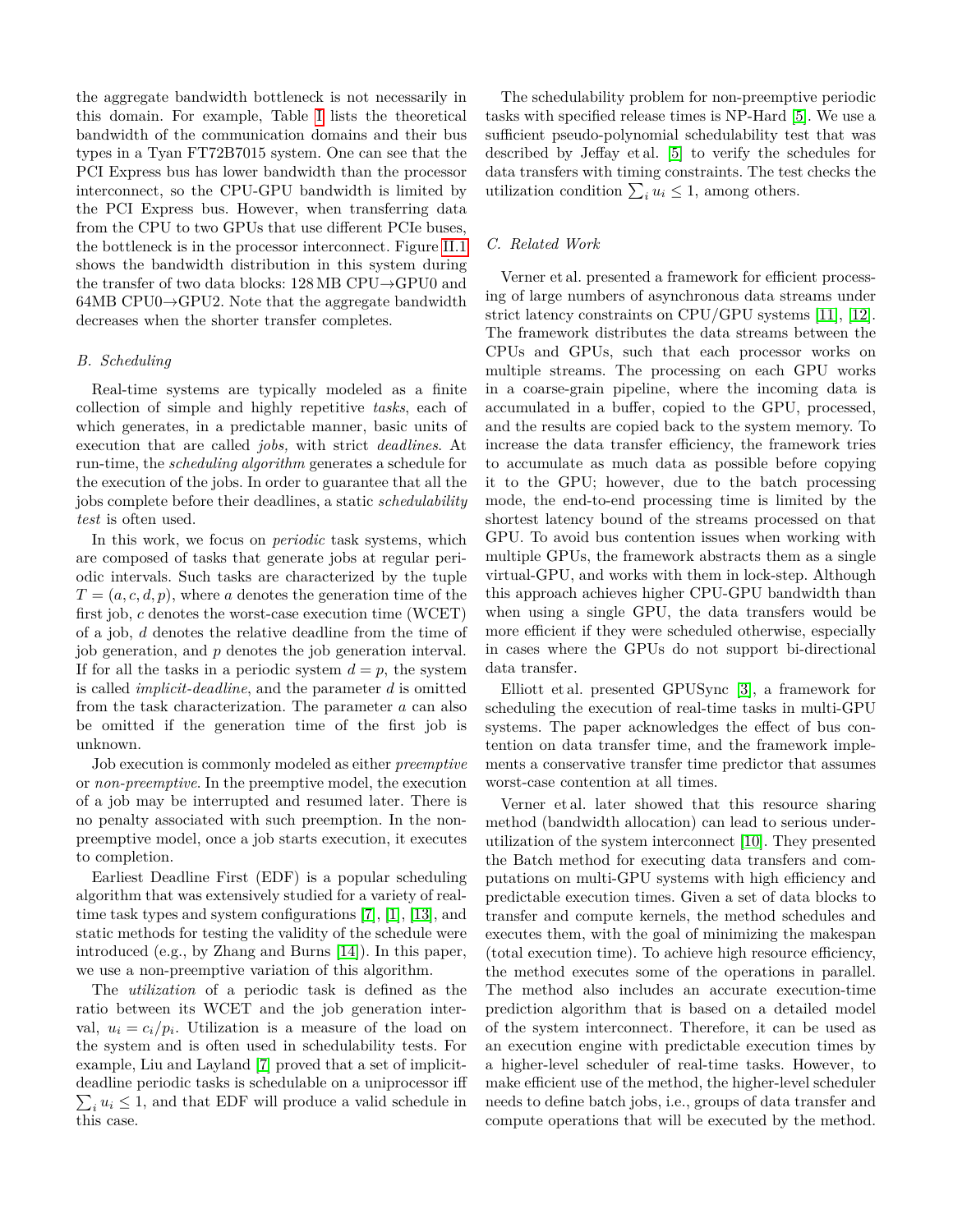#### III. System Model

<span id="page-3-0"></span>This paper assumes a hard real-time system that receives multiple streams of periodically-arriving data packets and applies a processing procedure to each packet within a strict time limit from its arrival, using a platform that consists of CPUs and GPUs.

The next three subsections detail the system architecture, provide a formal definition of data streams, and describe the execution model.

# *A. System Architecture*

In this work, we focus on a single-node multi-GPU system with an architecture described in Section [II-A.](#page-1-3) The system consists of multiple CPUs and GPUs that are connected via a network of point-to-point buses and controllers, namely the system interconnect. A data transfer operation copies a data block of specified size between two endpoints (CPUs and GPUs) using the corresponding DMA controller. Multiple DMA controllers can execute data transfers in parallel, but data transfers that require the same DMA controller are transferred in FIFO order. Once a DMA transaction starts, it cannot be aborted.

# *B. Data Stream*

A real-time data stream is a sequence of data packets that arrive to the system periodically at equal time intervals. Each packet needs to be processed by applying a procedure that can be decomposed into a series of communication and computation steps that use different system resources. Figure [III.1](#page-3-2) illustrates the processing steps in such a procedure. For simplicity, we assume that the same procedure is applied to all the packets in the stream. The processing of a packet must complete within a given time limit from its arrival (the relative deadline). In general, a data stream can consist of a finite or infinite number of data packets; in this work, we focus on infinite real-time data streams.

A data stream is characterized by the tuple  $(size, period, (procstep<sub>i</sub>)<sup>N</sup><sub>i=1</sub>), where *size* is the size$ of each data packet, *period* is the inter-arrival period, and  $(procstep<sub>i</sub>)_{i=1}^N$  is a list of *N* processing steps to be executed by the system, where each *procstep<sup>i</sup>* is a computation or communication step. In a computation step, compute kernels are executed on a set of processors; such a step is characterized by the set  $\{(proc_k, kern_k)\}_{k=1}^m$ . In a communication step, data blocks are transferred among CPU and GPU memories; these blocks are characterized by the set  $\{(x_k, src_k, dst_k)\}_{k=1}^n$ , where  $x_k$ denotes the size of the data block and (*srck, dstk*) denote the communication endpoints in the system. Note the difference between a data packet and a data block: a packet is a data chunk that arrives to the system from an external source, while a block is a data chunk that is transferred between processors.

In this work, we follow the offline scheduling scheme, meaning that the characterization of the data streams is

<span id="page-3-2"></span>

<span id="page-3-3"></span>

Figure III.2: Required resource for two data streams

known a priori. In addition, we assume a fixed assignment of computations to processors, and focus on the scheduling problem.

## <span id="page-3-4"></span>*C. Execution*

In order to efficiently process multiple real-time data streams, the system (1) processes each stream in a synchronous pipeline, and (2) executes multiple operations on the same resource in parallel, a concept introduced for realtime tasks in the Batch method [\[10\]](#page-7-1). The system sets the cycle time in the processing pipeline of each data stream to  $T = l/n$ , where *l* is the stream's relative deadline and *n* is the number of processing steps. Consequently, the processing pipelines of different streams may be asynchronous.

Each processing operation requires a system resource, as illustrated in Figure [III.2](#page-3-3) for two data streams. In this example, each operation needs to be executed once in each cycle of its pipeline, and the system needs to share each resource (interconnect or compute unit) among all the operations that require it.

# IV. DATA TRANSFER SCHEDULING

<span id="page-3-1"></span>The system processes multiple data streams by scheduling compute kernels and data transfers. Each such operation has a scheduling window of a pipeline cycle, in which it must execute. The time bounds of these scheduling windows are predefined because the pipelines have fixed cycle length. Therefore, data transfers and kernels can be scheduled independently. This paper focuses on the *data transfer* scheduling problem.

In classic task scheduling, data transfers over a shared medium are executed serially. The Batch method [\[10\]](#page-7-1) proposes executing a batch of data transfers in parallel, and it provides an algorithm to compute the execution time of such data transfer operations.

In this section, we describe a task model for periodic data transfers, and present a new algorithm that optimizes the task set before it is fed to the scheduler. The algorithm lowers the resource demand of the task set by iteratively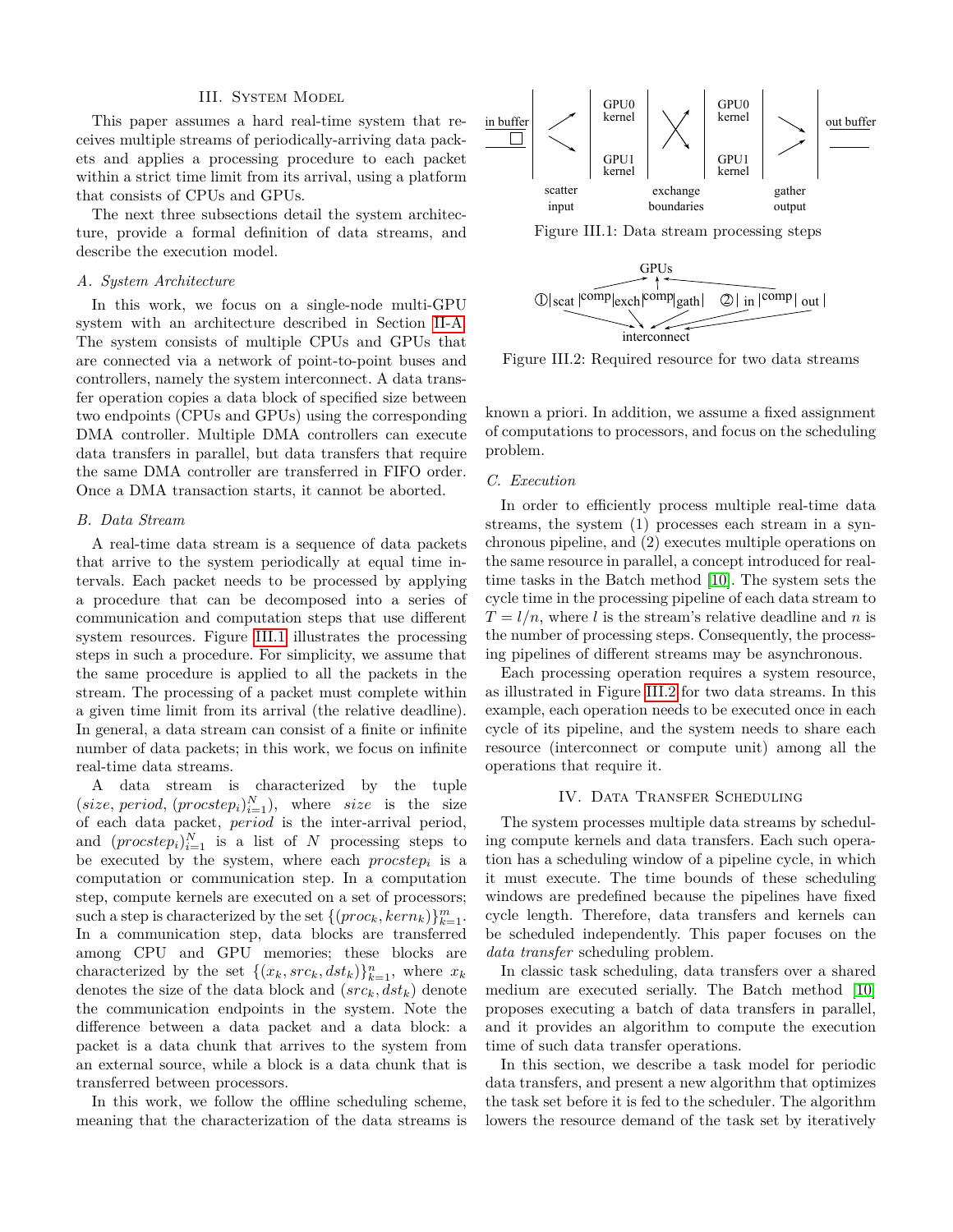combining data transfers from multiple tasks into one. We use non-preemptive EDF as the task scheduling algorithm, and the Batch method as the execution engine. We have chosen a non-preemptive algorithm since, in our system model, data transfers cannot be aborted.

# *A. Message Model*

Following previous studies on scheduling data transfers [\[6\]](#page-7-12), [\[2\]](#page-7-13), [\[9\]](#page-7-14), we will use the term *message* to describe a data transfer task.

**Definition IV.1.** A message  $m = (x, src, dst, p, a)$  is a source of data blocks of size *x* that arrive with period *p* starting at time *a* to be transferred from a source *src* to a destination *dst* before the arrival of the following block.

A message is, hence, an implicit-deadline periodic task (defined in Section [II-B\)](#page-2-0) characterized by  $(a, c, p)$ , where  $c = WCET(x, src, dst)$  is the worst-case time to transfer a data block of size *x* on the path  $src \rightarrow dst$ . We generalize the definition of a message to a *batch message* – an implicit-deadline periodic task where each job transfers one or more data blocks.

# **Definition IV.2.** A batch message

 $m = (\{(x_k, src_k, dst_k)\}_{k=1}^n, p, a)$  is a source of data blocks that produces *n* data blocks every period *p* starting at time  $a$ , such that block  $k$ , of size  $x_k$ , needs to be transferred from  $src_k$  to  $dst_k$  before the arrival of the next *n* blocks.

A batch message is also an implicit-deadline periodic task that is characterized by  $(a, c, p)$ , where  $c = WCET(\{(x_k, src_k, dst_k)\}_{k=1}^n)$ . Since any message is also a batch message, we will henceforth use the term message for brevity when referring to any batch message.

# *B. Data Transfers to a Set of Messages*

As discussed in Section [III-C,](#page-3-4) each pipeline stage contains an operation that requires system resources, and this requirement needs to be satisfied before the beginning of the next pipeline cycle. Therefore, the requirement and time restrictions of the data transfer operations can be described as a set of messages. We call the set of messages, where each message describes a data transfer operation, the *elementary* message set. Note that other message sets can be used to represent the data transfer requirements in the system, but the elementary set is unique for any system; other representations can result, for example, from splitting a 12MB data transfer into four 3MB transfers.

#### **Definition IV.3.** An elementary message set

 $E = \{m_i : (x_i, src_i, dst_i, p_i, a_i)\}_{i=1}^n$  describes the data transfer requirement of the system. For each data transfer operation there is one corresponding message in *E* that represents its data transfer requirement and timing constraints.

One can view the elementary message set as the basic specification of the communication requirements from the system. The system can optimize these messages by splitting them into smaller data blocks and combining blocks from different messages into batch messages. By construction, a schedule of an elementary message set is valid if and only if it satisfies the system's requirements and time constraints for data transfers.

In order to optimize the communication, the system can generate other message sets that use the interconnect more efficiently; however, it needs to make sure that the message sets are compatible with the time constraints, i.e., the elementary set. For example, the following two message sets describe the same resource requirement:

$$
E = \left\{ \begin{array}{c} (10MB, CPU0, GPU1, 15ms, 0), \\ (10MB, GPU1, CPU0, 15ms, 0), \\ (15MB, CPU0, GPU2, 20ms, 0) \end{array} \right\}
$$

$$
M = \left\{ \begin{array}{c} \left( \begin{array}{c} (10MB, CPU0, GPU1), \\ (10MB, CPU1, CPU0) \end{array} \right), 15ms, 0 \end{array} \right), \\ (15MB, CPU0, GPU2, 20ms, 0) \end{array} \right\}
$$

*.*

Note that message set *E* has three messages with one data block transfer each, and *M* has two messages, one of which was generated by combining two messages in *E*.

# *C. Message Set Transformation Algorithm*

So far, algorithms described in the literature schedule messages at the elementary set level. These schedulers do not overlap data transfers because it is assumed that each data transfer needs to use the interconnect exclusively. This causes the interconnect to be used inefficiently and may also cause the system to fail the schedulability test. Our goal is to reduce the execution time demand of the message set, hence *reducing* the load on the system, i.e., the utilization. Note the difference between *efficiency* and *utilization* – efficient data transfer makes full use of the bandwidth of the interconnect, while system utilization is considered to be too high if the time requirement for using the interconnect cannot be satisfied.

Algorithm [1](#page-5-0) describes the message set transformation algorithm in our scheduler. The algorithm transforms the elementary message set into one with lower utilization by iteratively combining messages that can be transferred in parallel. It iteratively transforms the message set by combining messages, hence increasing the aggregate bandwidth and shortening the transfer time. The transforming operations, which will be described in the next subsection, preserve the message set's property of being compatible with the elementary message set. Our algorithm uses a greedy approach, where the optimization parameter is the *sum-utilization* of the message set  $(\sum_i u_i)$ . The sumutilization is the fraction of time that the resource is required over an infinite period of time.

## *D. Message Combining Operations*

Two messages can be *combined* into a message that includes data transfers from both original messages. Combining messages can reduce the utilization without relaxing the scheduling restrictions. We distinguish between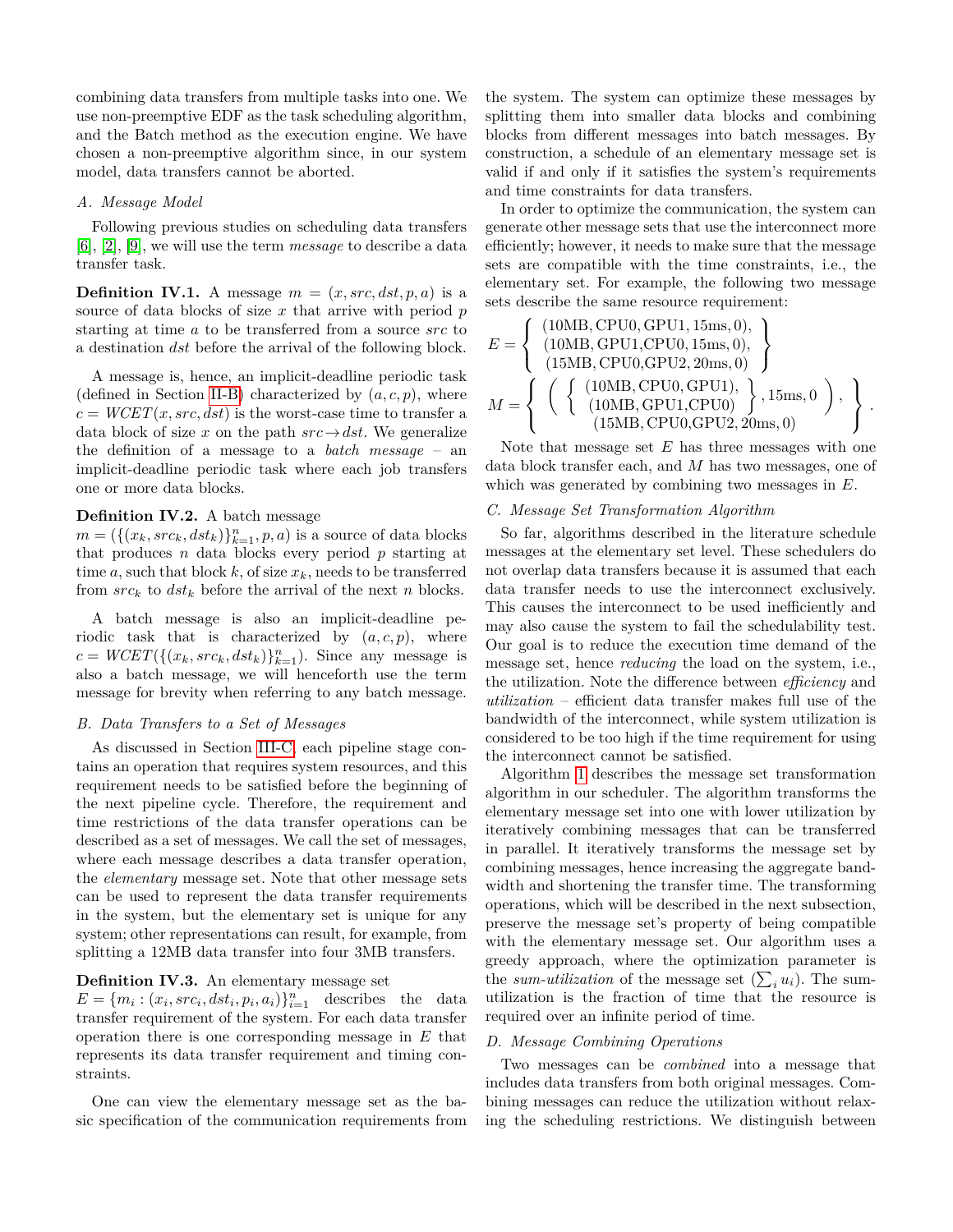<span id="page-5-0"></span>**Algorithm 1** Message set transformation algorithm

```
function R = reduceUtilization (E)% E - Elementary message set
    R = E;
    gain = gainMatrix(R);% for msgs i ,j , gain (i , j ) stores
      u(m_i) + u(m_j) - u(combine(m_i, m_j))% where u ( m_i ) is the utilization of m_i
    [{\text{dumax}} , i_m1 , j_m2] = \max({\text{gain}}) ;while dumax > 0 % dumax : max util gain
         R = combine (R, i_m1, j_m2);
         gain = update(gain, R, i_m1, j_m2);[ dumax , i_m1 , j_m2 ] = max( gain ) ;
    end
end
```
<span id="page-5-1"></span>

<span id="page-5-2"></span>Figure IV.1: Synchronous combining example

*synchronous* and *asynchronous* message combining. Synchronous combining is more efficient, but can only be applied if the messages fulfill certain alignment conditions that are not required in asynchronous combining.

*1) Synchronous Combining:* Consider a case of two messages illustrated in Figure [IV.1a.](#page-5-1) The numbers in squares indicate the block sizes in MB and the vertical marks indicate their arrival times. The synchronous method suggests taking the arrival time of the message with the shortest period,  $m_2$ , as the baseline and fitting the other message to it. This is done by splitting  $m_2$ 's data block into smaller blocks and aligning their scheduling bounds to  $m_2$ . As illustrated in Figure [IV.1b,](#page-5-2) the block arrival times of the two messages are fully synchronous, so they can be combined. A necessary condition for synchronously combining messages is, hence, that the block arrival times of the message with the longer-or-equal period will coincide with those of the other message.

**Definition IV.4.** We define *synchronous combining* as an operation that receives two messages

$$
m_1 = (\{(x_k, src_k, dst_k)\}_{k=1}^{n_1}, p_1, a_1)
$$
  
\n
$$
m_2 = (\{(x_k, src_k, dst_k)\}_{k=n_1+1}^{n_1+n_2}, p_2, a_2),
$$

where  $p_1 = np_2$   $(n \in \mathbb{N}^+)$  and  $a_1 \equiv a_2 \pmod{p_2}$ , and returns

$$
m' = \left( \begin{array}{c} \{(x_k/n, src_k, dst_k)\}_{k=1}^{n_1} \cup \\ \{(x_k-, src_k, dst_k)\}_{k=n_1+1}^{n_1+n_2}, \\ p_2, \min(a_1, a_2) \end{array} \right).
$$

*2) Asynchronous Combining:* Figure [IV.2a](#page-5-3) shows an example of asynchronous combining. As illustrated, *m*1,

<span id="page-5-4"></span><span id="page-5-3"></span>

Figure IV.2: Asynchronous combining example

with the larger period, overlaps four full periods of  $m_2$ . Therefore, if we transfer one quarter of  $m_1$ 's 80MB block in each of these periods, the data will be transferred before the deadline. We use this observation to combine the two messages into a single batch message (Figure [IV.2b\)](#page-5-4). Note that message  $m'$  reserves time for a 20MB transfer of  $m_1$ 's data every 10ms, but the reserved time in the 10ms instances that are not fully overlapped by the larger period is not used at run-time.

In general, let  $m_1$  and  $m_2$  be two messages with periods  $p_1$  and  $p_2$ , such that  $p_1 \geq p_2$ , and these periods cannot be synchronously combined. Then, for some  $n \in \mathbb{N}$  and  $0 < \Delta p_{12} < p_2, p_1 = (n+1)p_2 + \Delta p_{12}$ . We observe that, assuming arbitrary starting times, the minimum number of full  $p_2$  periods overlapped by any instance of  $p_1$  is  $n$ . Therefore, when combining the messages, we divide  $m_1$ 's block to *n* pieces. Asynchronous combining can only be applied when the period of one message is at least twice as long as the other's, because otherwise a full overlap (i.e.,  $n \geq 1$  of one period by the other is not guaranteed.

Suppose  $a_1$  and  $a_2$  are the starting times of  $m_1$  and  $m_2$ . If  $a_1 \geq a_2$ , then the starting time of the combined message is  $a_2$ . Otherwise, we need to align  $a_1$  with the periods of  $m_2$ , i.e., to some time  $t_i = a_2 - ip_2$ ; the formula for computing the starting time in this case is  $\overline{a_2} = a_2 - \left[ (a_2 - a_1)/p_2 \right] p_2.$ 

**Definition IV.5.** We define *asynchronous combining* as an operation that receives two messages,

$$
m_1 = (\{(x_k, src_k, dst_k)\}_{k=1}^{n_1}, p_1, a_1)
$$
  
\n
$$
m_2 = (\{(x_k, src_k, dst_k)\}_{k=n_1+1}^{n_1+n_2}, p_2, a_2),
$$

such that  $p_1 = (n+1)p_2 + \Delta p_{12}$   $(n \geq 0, p_2 > \Delta p_{12})$ , and returns

$$
m' = \left( \begin{array}{c} \{ (x_k/n, src_k, dst_k) \}_{k=1}^{n_1} \cup \\ \{ (x_k-, src_k, dst_k) \}_{k=n_1+1}^{n_1+n_2}, \\ p_2, \overline{a_2} \end{array} \right),
$$

where  $\overline{a_2} = a_2$  if  $a_2 \le a_1$ , and  $\overline{a_2} = a_2 - [(a_2 - a_1)/p_2] p_2$ if  $a_2 > a_1$ .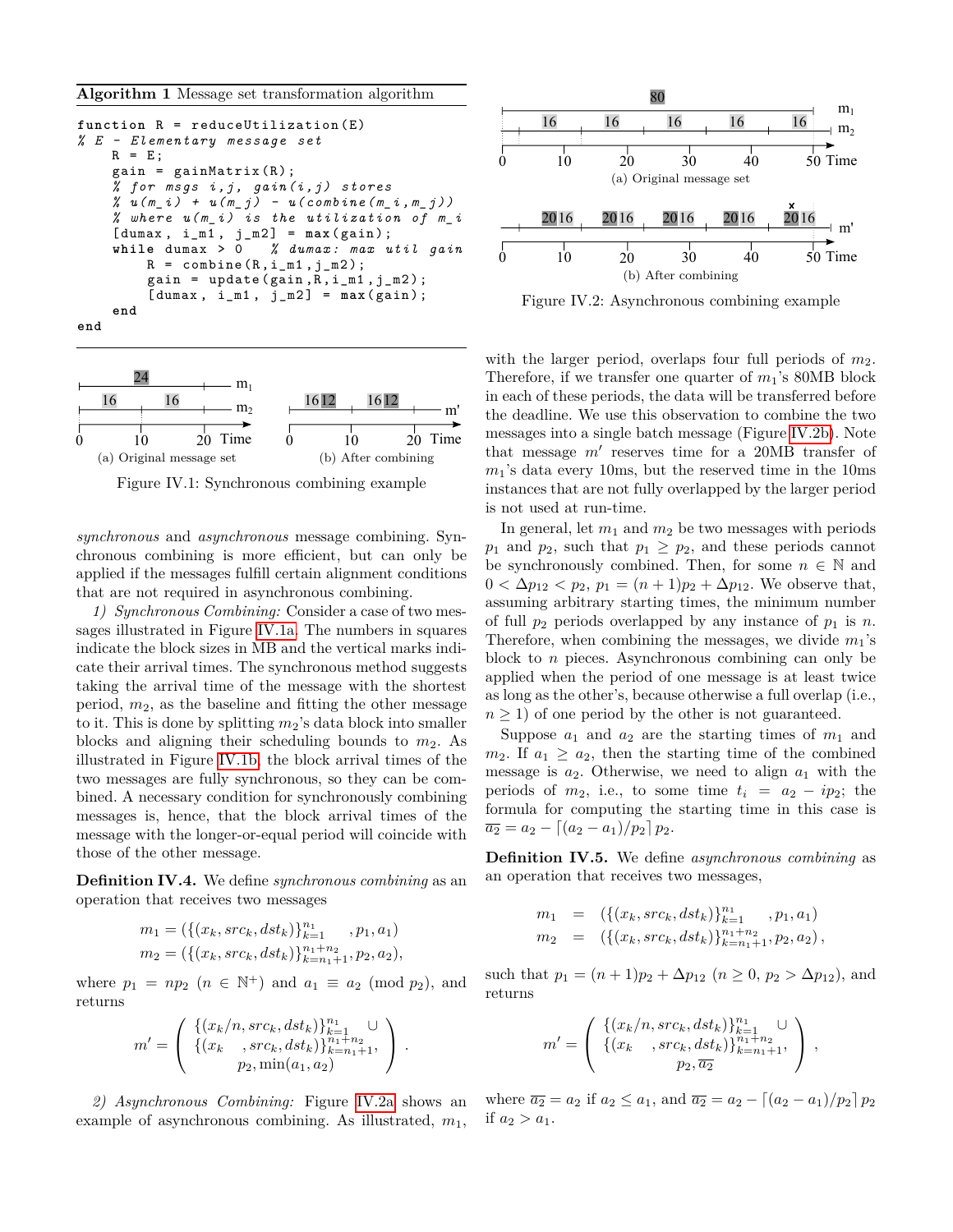#### V. Evaluation

<span id="page-6-0"></span>We evaluate the efficiency of the proposed data transfer scheduler on two realistic applications from different domains: wafer inspection, and multi-stream encryption in real time. For each application, we demonstrate how the scheduler can be integrated into the system and measure its effect on performance.

# *A. Application 1: Wafer Inspection*

A common method in wafer-production inspection (wafer metrology) is to locate defects during the manufacturing process by analyzing images taken by highresolution cameras. The inspection must keep pace with the production line and meet hard real-time deadlines. We built a model of a GPU-based inspection system using realistic data rates and compute requirements. Our system is composed of a set of high-resolution cameras connected to a number of multi-GPU compute nodes. Each camera produces images of size 200x1000 pixels with 16-bit encoding at a data rate of 360 MB/s (an image every 1.11 ms). The images from all the cameras are synchronously streamed into the nodes via fiberopticto-PCIe frame grabbers. Each image goes through five processing steps: (1) it is copied from the frame grabber to a GPU; (2) a series of image-processing algorithms, with an average demand of 1000 operations per pixel, are applied; (3) a synopsis of the results (only 4 KB per image) on each GPU is sent to the other GPUs; (4) the final defects list is produced; and (5) the list is copied to CPU memory. Steps 1 and 2 are much more time consuming than steps 3-5. The system processes each 'generation' of images synchronously on all GPUs. We consider compute nodes with four PCIe 2.0 slots (x16). One of them is used by the frame grabber and the others by NVIDIA K20m GPUs.

Prior to this work, the system processed the images one generation at a time, since previous attempts to do it in a pipeline failed due to contention for shared resources. To improve the system throughput, we first characterized the data streams according to the presented model, and derived an elementary message set to describe the communication requirements. Then, we applied Algorithm [1](#page-5-0) to find a more efficient message set to represent the input. Finally, we used non-preemptive EDF to schedule the communication on the interconnect and the computations on each GPU.

*Results:* By using the scheduler proposed in this work, the throughput of each compute node was increased by 67 %, with a processing capability of up to 15 cameras.

## *B. Application 2: Stream Processing Framework*

We integrated the scheduling algorithm into a framework for processing asynchronous data streams under strict latency constraints on CPU/GPU systems [\[11\]](#page-7-9), [\[12\]](#page-7-10). The user provides to the framework a characterization of a set of data streams that includes the data rate and latency

<span id="page-6-1"></span>

Figure V.1: Interconnect topology. Edge labels denote bandwidth in GB/s.

bound (deadline) for each stream. The framework searches for a division of the streams into two groups – one to be processed by the CPUs and the other by the GPUs – that allows a valid schedule to be generated for both groups.

We integrated our scheduler into the framework and experimented with different system configurations and workloads. The framework uses a model of the system architecture to predict the execution times. Therefore, we were able to evaluate its performance on different systems by merely changing the configuration without executing on the actual hardware. The framework leaves sufficient error margins to cover for possible inaccuracies in execution time prediction, so any schedule that the framework verified to be valid can be executed on the system without deadline misses.

We examine the framework on a real streaming application, using two realistic hardware configurations, for a range of generated workloads that stress out the system.

*1) System Configurations:* We ran the experiments using the configurations of two existing systems. Both systems have a multi-core CPU and two NVIDIA GTX680 GPUs with one DMA controller each. The two systems differ in the bandwidth of their interconnects, which are described in Figure [V.1.](#page-6-1)

*2) Application:* We evaluate the throughput of the framework for AES-CBC 128-bit encryption of multiple data streams. For this application, the CPU has a maximum throughput of 250 MB/sec, and each GPU has a maximum throughput of  $7500MB/sec$  (1 MB=10<sup>6</sup> bytes).

We generated a number of data stream pools, where in each pool the data rates and latency bounds of the streams were randomly generated according to one of the following distributions: constant, uniform, normal, and truncated exponential. For each distribution, we first randomly generated numbers in the range [0,1], and then projected them to the range of acceptable values. Data rates were projected to the range [0.2,6] Mbit/sec, and deadlines were projected to [0.5,200] ms. The settings for the generation of these workloads and the experiment results are described in Figure [V.2.](#page-7-15)

*3) Results:* The two charts in Figure [V.2](#page-7-15) show the increase in throughput achieved by using the new data transfer scheduler in the two systems. In System 1, the framework was able to process 74 % more streams on